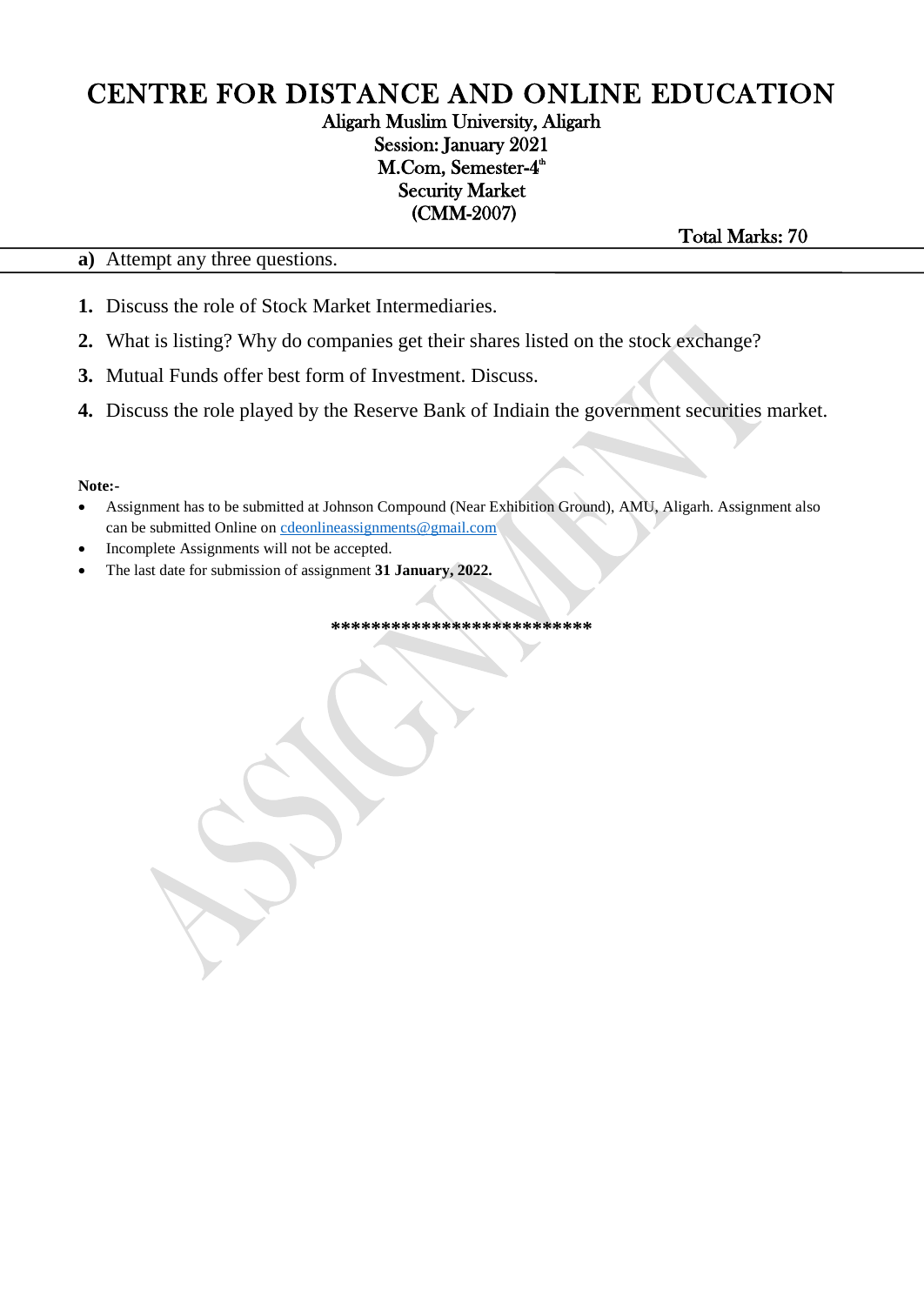## Aligarh Muslim University, Aligarh Session: January 2021 M.Com, Semester-4<sup>th</sup> Strategic Mangement II (CMM-2008)

Total Marks: 70

**a)** Attempt any three questions.

- 1. What do you understand by Strategy Implementation? Explain in details various stages in strategy implementation.
- 2. Write in detail about strategy evaluation? Describe various steps in it.
- 3. What is organizational design? How it is important for strategy implementation and achievement of objective?
- 4. What do you mean by strategies to global entry? Write in details about various strategies.

#### **Note:-**

- Assignment has to be submitted at Johnson Compound (Near Exhibition Ground), AMU, Aligarh. Assignment also can be submitted Online on [cdeonlineassignments@gmail.com](mailto:cdeonlineassignments@gmail.com)
- Incomplete Assignments will not be accepted.
- The last date for submission of assignment **31 January, 2022.**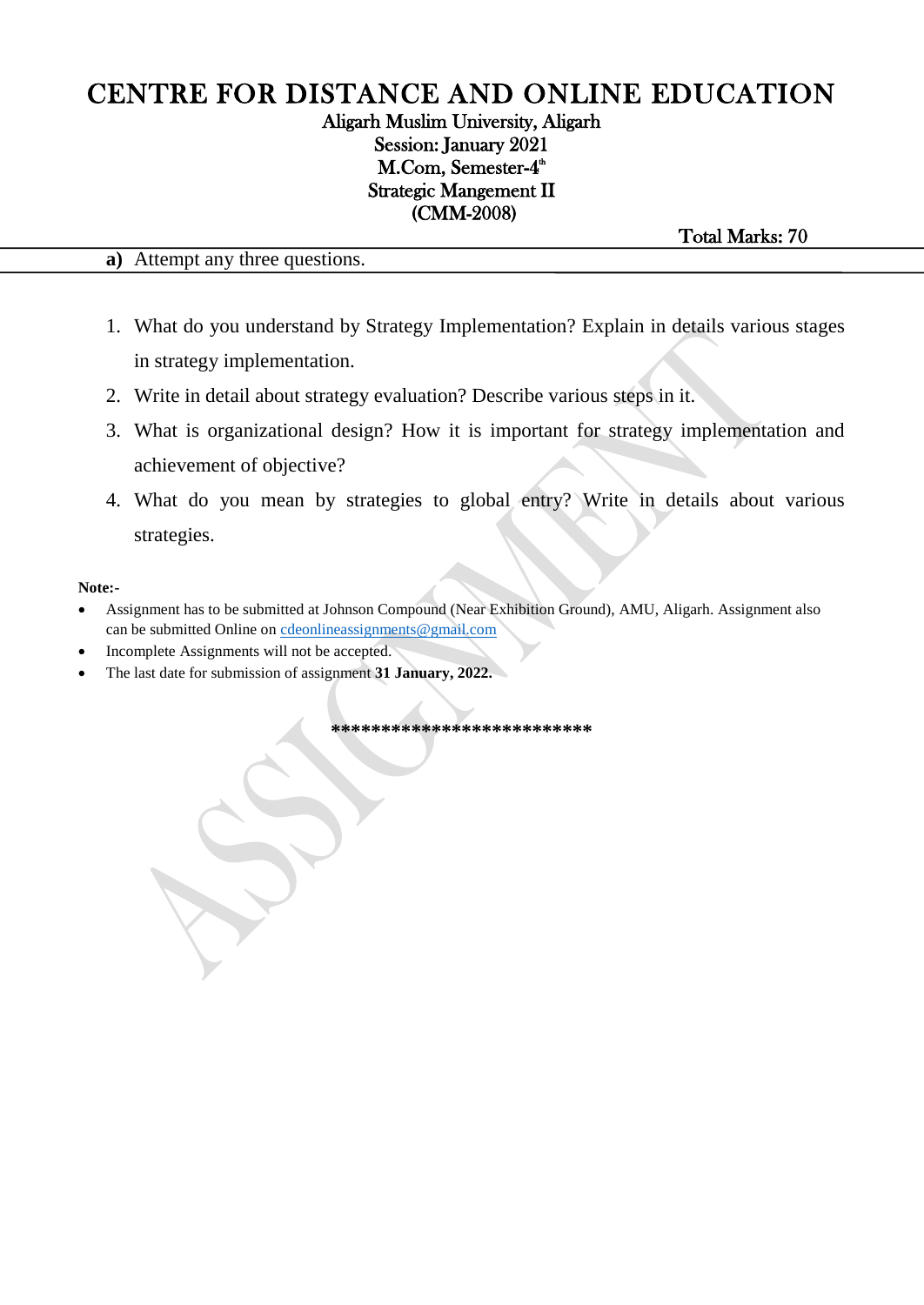## Aligarh Muslim University, Aligarh Session: January 2021 M.Com, Semester-4<sup>th</sup>

### Investment and Portfolio Management

### (CMM-2009)

Total Marks: 70

**a)** Attempt any three questions.

- **1.** Discuss the meaning and process of Portfolio Analysis?
- **2.** Write short notes on:
	- **(a)** Options **(b)** Arbitrage Pricing Theory
- **3.** What are the important features of forward and futures contracts and in what sense can they be interpreted as insurance policies?
- **4.** Define Derivatives and state the types of Derivatives?

#### **Note:-**

- Assignment has to be submitted at Johnson Compound (Near Exhibition Ground), AMU, Aligarh. Assignment also can be submitted Online on [cdeonlineassignments@gmail.com](mailto:cdeonlineassignments@gmail.com)
- Incomplete Assignments will not be accepted.
- The last date for submission of assignment **31 January, 2022.**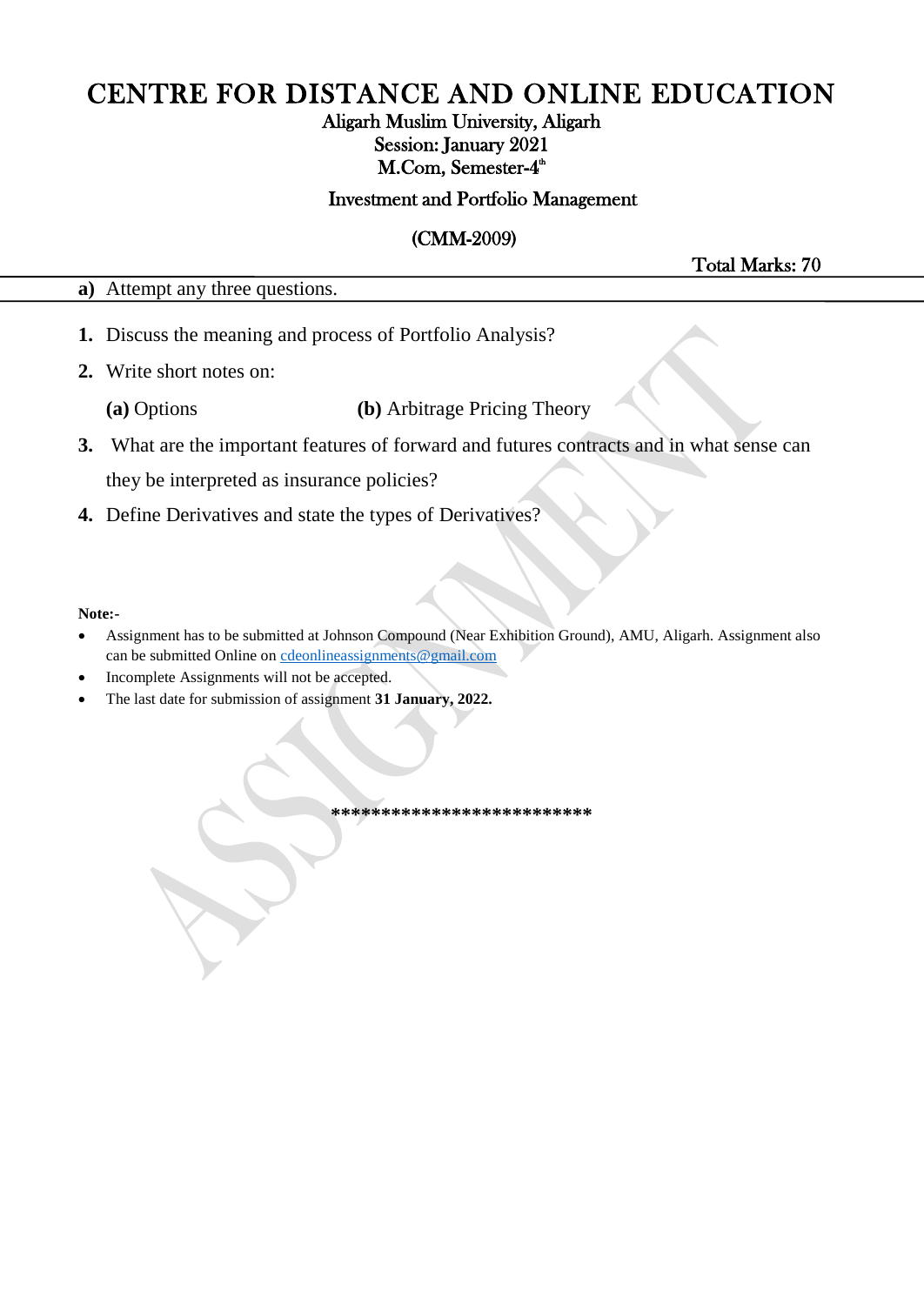## Aligarh Muslim University, Aligarh Session: January 2021 M.Com, Semester-4<sup>th</sup> Management Accounting (CMM-2010)

**a)** Attempt any three questions.

Total Marks: 70

- **1.** What is the Meaning and Importance Cash Flow Statement? Also prepare a format of Cash Flow Statement.
- **2.** What is Ratio Analysis and Classification of Ratios?
- **3.** Explain the Concept, Significance and Limitations of Marginal Costing.
- **4.** What is Responsibility Accounting? What is the Significance and steps of Responsibility Accounting?

#### **Note:-**

- Assignment has to be submitted at Johnson Compound (Near Exhibition Ground), AMU, Aligarh. Assignment also can be submitted Online on [cdeonlineassignments@gmail.com](mailto:cdeonlineassignments@gmail.com)
- Incomplete Assignments will not be accepted.
- The last date for submission of assignment **31 January, 2022.**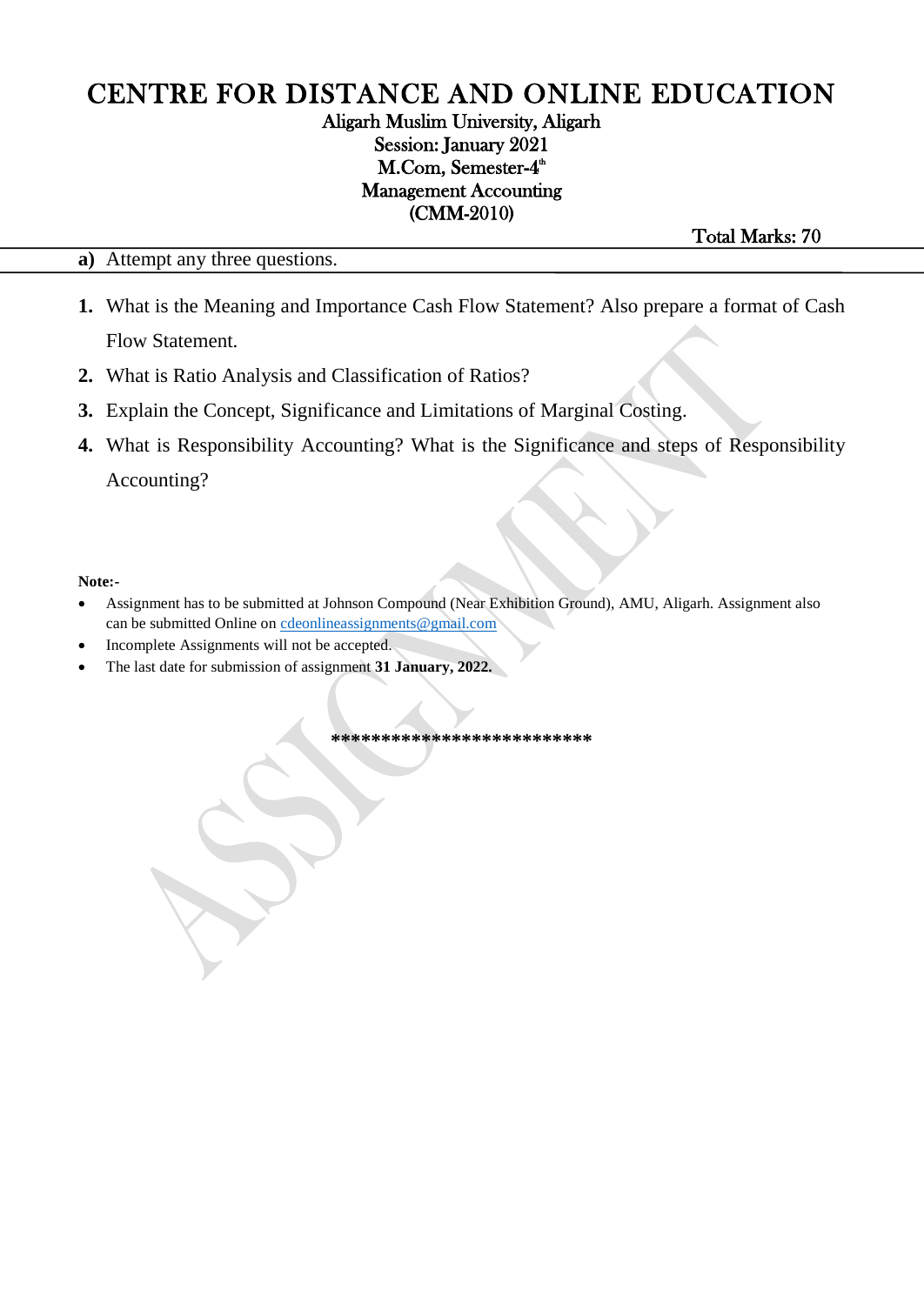## Aligarh Muslim University, Aligarh Session: January 2021 M.Com, Semester-4<sup>th</sup> International Finance – II (CMM-2011)

**a)** Attempt any three questions.

Total Marks: 70

- **1.** Discuss the Determinants of Globalization.
- **2.** What are the functions of World Trade Organization?
- **3.** Explain the following terms:
	- a. International Monetary Fund
	- b. GDR and ADR
- **4.** What are the principals of taxation in MNCs?

#### **Note:-**

- Assignment has to be submitted at Johnson Compound (Near Exhibition Ground), AMU, Aligarh. Assignment also can be submitted Online on [cdeonlineassignments@gmail.com](mailto:cdeonlineassignments@gmail.com)
- Incomplete Assignments will not be accepted.
- The last date for submission of assignment **31 January, 2022.**